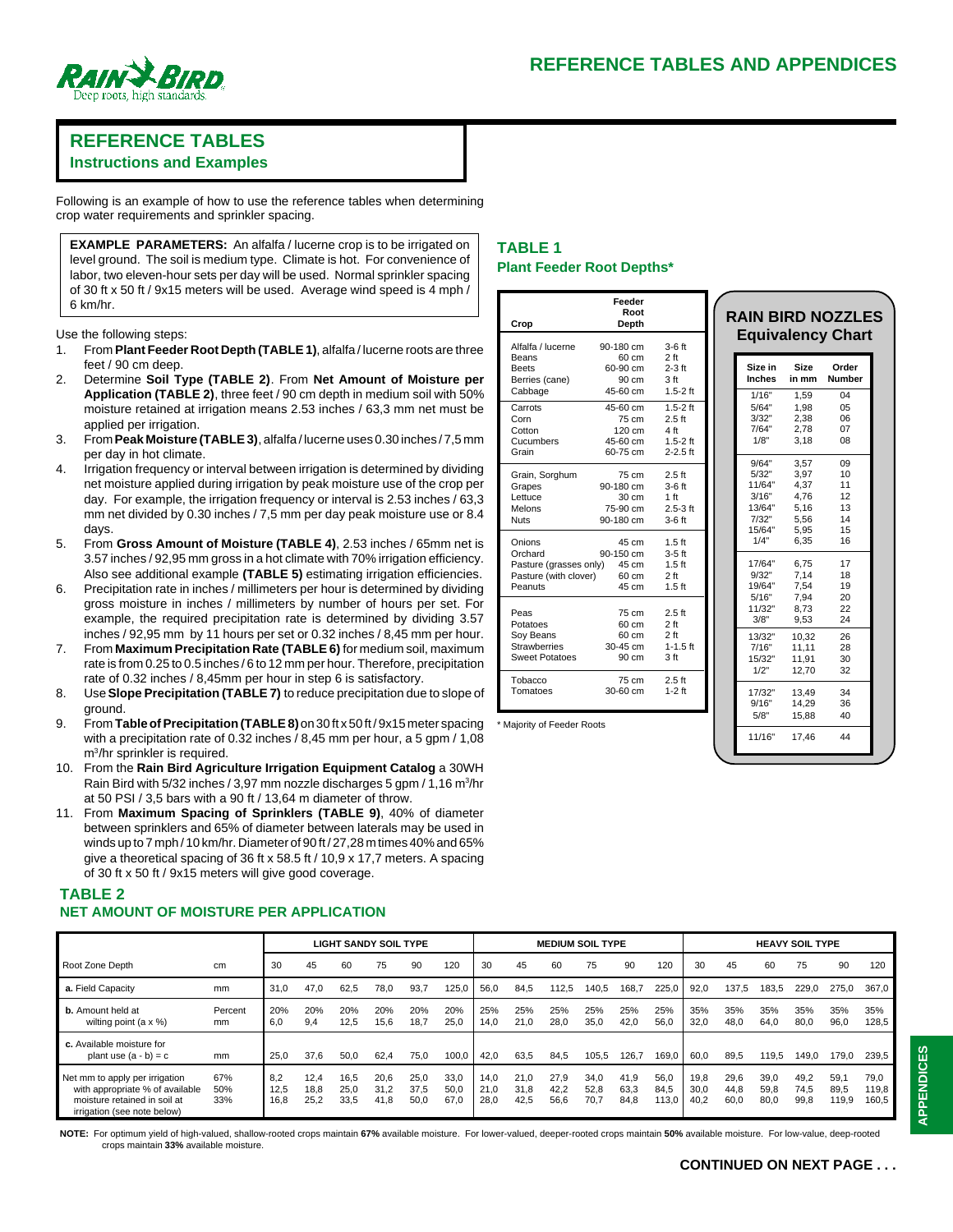



## **TABLE 2 NET AMOUNT OF MOISTURE PER APPLICATION**

**PISTACHIOS - TEJON RANCH - ARVIN, CALIFORNIA**

|                                                                                                                                      |                          |                      | <b>LIGHT SANDY SOIL TYPE</b> |                      |                    |                      | <b>MEDIUM SOIL TYPE</b> |                      |                     |                      | <b>HEAVY SOIL TYPE</b> |                      |                      |                      |                      |                      |                      |                      |                      |
|--------------------------------------------------------------------------------------------------------------------------------------|--------------------------|----------------------|------------------------------|----------------------|--------------------|----------------------|-------------------------|----------------------|---------------------|----------------------|------------------------|----------------------|----------------------|----------------------|----------------------|----------------------|----------------------|----------------------|----------------------|
| Root Zone Depth                                                                                                                      | Feet                     |                      | 1.5                          | 2                    | 2.5                | 3                    | 4                       |                      | 1.5                 | 2                    | 2.5                    | 3                    | 4                    |                      | 1.5                  | 2                    | 2.5                  | 3                    |                      |
| a. Field Capacity                                                                                                                    | Inches                   | 1.25                 | 1.88                         | 2.50                 | 3.13               | 3.75                 | 5.00                    | 2.25                 | 3.38                | 4.50                 | 5.62                   | 6.75                 | 9.00                 | 3.67                 | 5.50                 | 7.34                 | 9.17                 | 11.00                | 14.68                |
| <b>b.</b> Amount held at<br>wilting point $(a \times \%)$                                                                            | Percent<br><b>Inches</b> | 20%<br>0.25          | 20%<br>0.38                  | 20%<br>0.50          | 20%<br>0.63        | 20%<br>0.75          | 20%<br>1.00             | 25%<br>0.56          | 25%<br>0.85         | 25%<br>1.12          | 25%<br>1.41            | 25%<br>1.69          | 25%<br>2.25          | 35%<br>1.28          | 35%<br>1.92          | 35%<br>2.56          | 35%<br>3.20          | 35%<br>3.84          | 35%<br>5.12          |
| c. Available moisture for<br>plant use $(a - b) = c$                                                                                 | Inches                   | 1.00                 | 1.50                         | 2.00                 | 2.50               | 3.00                 | 4.00                    | 1.69                 | 2.53                | 3.38                 | 4.21                   | 5.06                 | 6.75                 | 2.39                 | 3.58                 | 4.78                 | 5.97                 | 7.17                 | 9.56                 |
| Net inches to apply per irrigation<br>with appropriate % of available<br>moisture retained in soil at<br>irrigation (see note below) | 67%<br>50%<br>33%        | 0.33<br>0.50<br>0.67 | 0.50<br>0.75<br>1.00         | 0.66<br>1.00<br>1.33 | 0.83<br>.25<br>.67 | 0.99<br>1.50<br>2.00 | 1.32<br>2.00<br>2.66    | 0.57<br>0.85<br>1.13 | 0.84<br>1.26<br>.70 | 1.11<br>1.69<br>2.26 | 1.39<br>2.11<br>2.82   | 1.67<br>2.53<br>3.38 | 2.23<br>3.38<br>4.52 | 0.79<br>1.20<br>1.59 | 1.18<br>1.79<br>2.38 | 1.58<br>2.39<br>3.25 | 1.97<br>2.98<br>3.97 | 2.36<br>3.58<br>4.77 | 3.15<br>4.78<br>6.37 |

NOTE: For optimum yield of high-valued, shallow-rooted crops maintain 67% available moisture. For lower-valued, deeper-rooted crops maintain 50% available moisture. For low-value, deep-rooted<br>crops maintain 33% available m